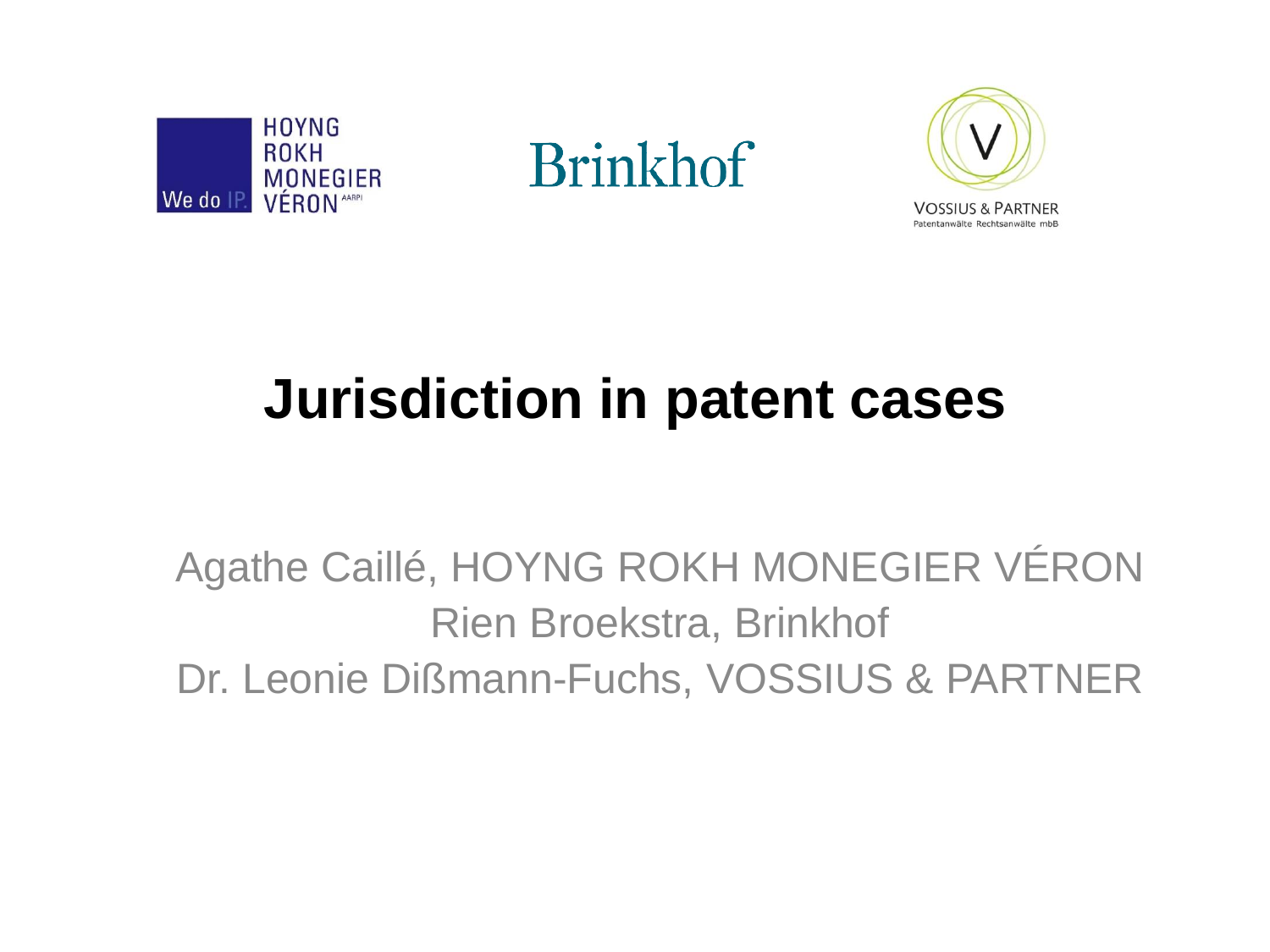### **What we would like to talk about today**

- Context of international jurisdiction
- Major provisions of Brussels I-bis Regulation and Lugano Convention
- Relevant case-law of the Court of Justice of the European Union
- Three case studies on cross-border injunctions, multiple defendant scenarios and declaratory action for non-infringement
- Tips and tricks for cross-border situations

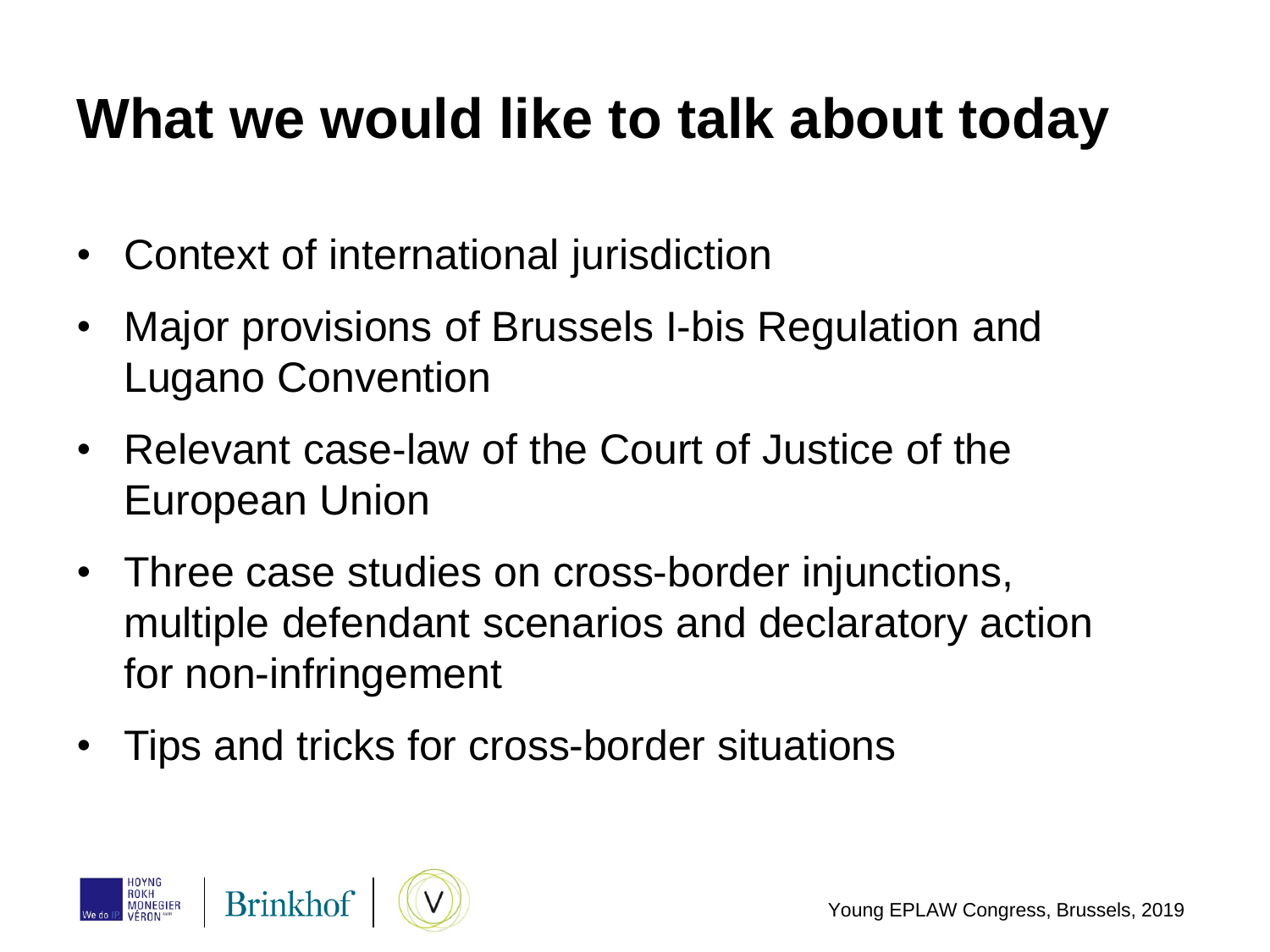## **Context of international jurisdiction**





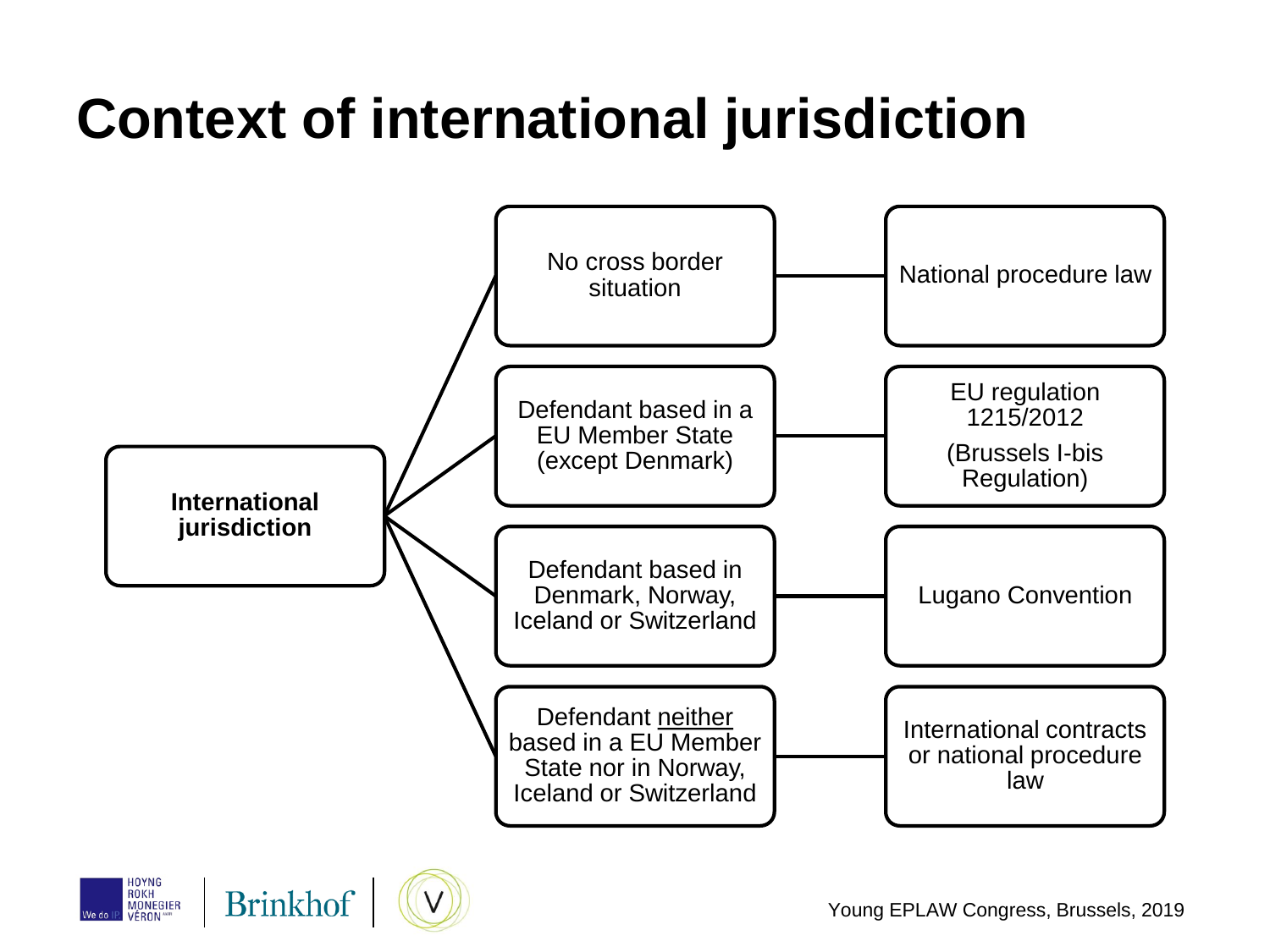### **Major provisions of Brussels I-bis regulation**

#### • **Principles**

- Art. 4/63: jurisdiction of domicile (general jurisdiction)
- Art. 5 (1): special jurisdictions (besides general jurisdiction)
- Art. 27: exclusive jurisdiction (trumps general/special jurisdiction)
- Art. 35: jurisdiction for provisional and protective measures
- **Special jurisdiction**
	- Art. 7 (2): jurisdiction for tort/delict/quasi-delict
	- Art. 8 (1): jurisdiction for closely connected claims where one Defendant is domiciled
	- Art. 8 (3): jurisdiction for counter-claims arising from the same facts

#### • **Exclusive jurisdiction**

– Art. 24 (4): proceedings concerning registration / validity of a patent



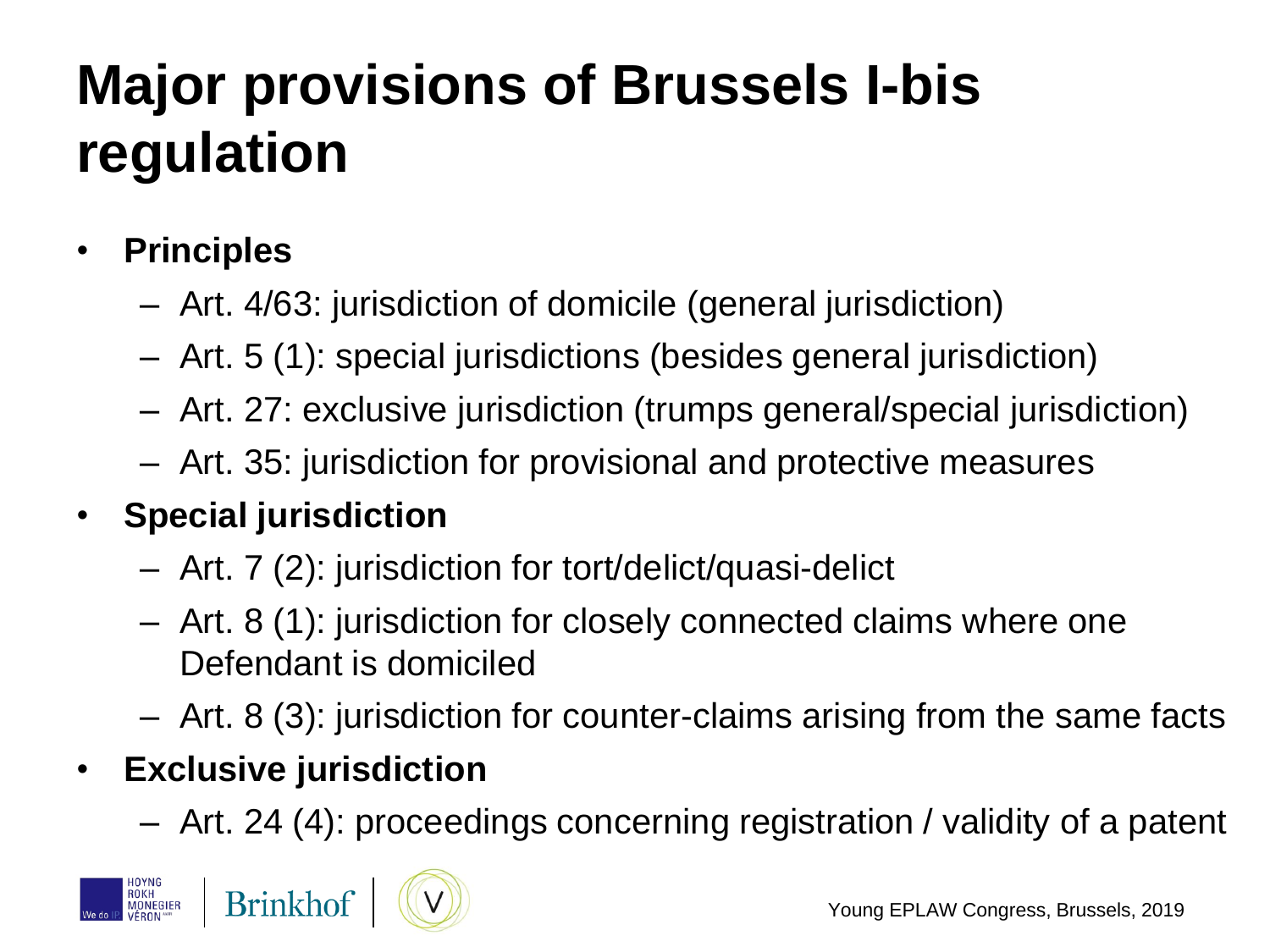### **Landmark cases of the Court of Justice**

- Possible extension of the jurisdiction of the court seized to crossborder relief:
	- *Fiona Shevill*, 7 March 1995, C-68/93
- Exclusive jurisdiction in re. to the validity/registration of a patent:
	- proceedings on the merits: *GAT v. LuK*, 13 July 2006, C-4/03
	- preliminary relief: *Solvay v. Honeywell*, 12 July 2012, C-616/10
- Assessment of the connection between multiple defendants:
	- *Roche v. Primus*, 13 July 2006, C-539/03
	- *Solvay v. Honeywell*, 12 July 2012, C-616/10
- Possible application of the special jurisdiction in re. to tort to negative declaratory action:
	- *Folien v. Ritrama*, 25 Oct. 2012, C-133/11



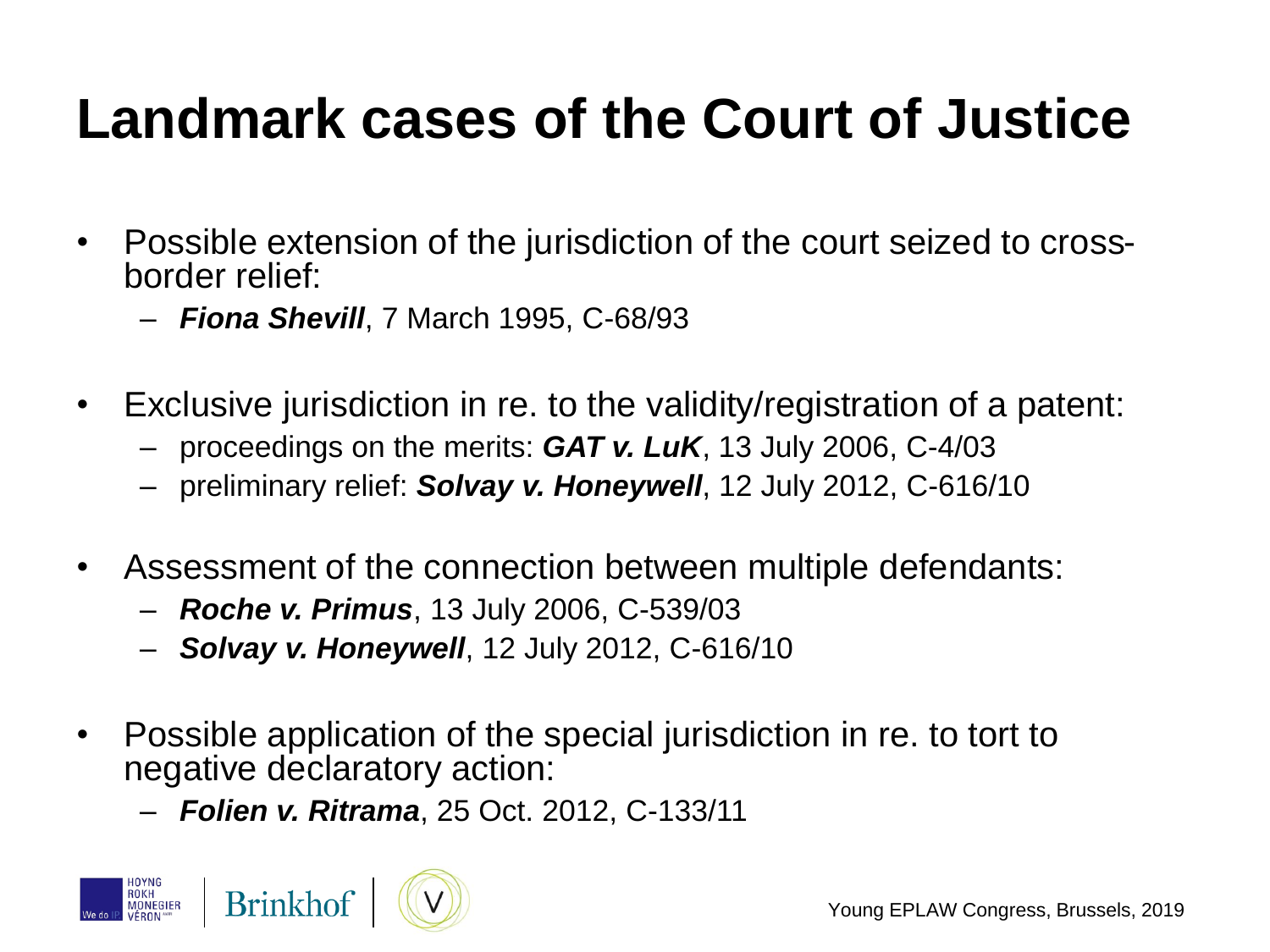# **CASE STUDIES**







Young EPLAW Congress, Brussels, 2019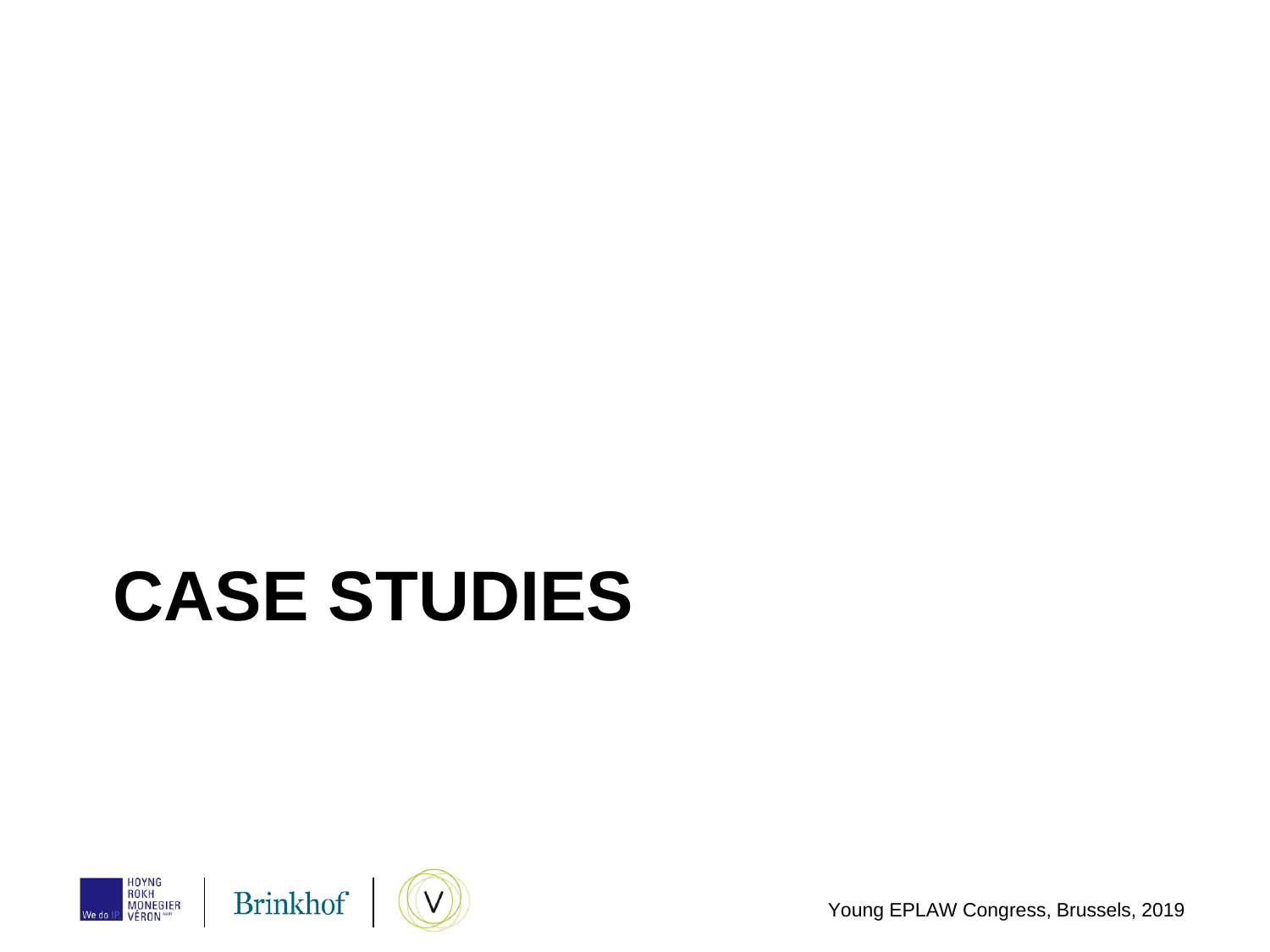### **Overview and main topics of case studies**

#### • **Case study #1: Cross border-injunction**

- Proceedings on the merits
- Provisional measures

#### • **Case study #2: Multiple defendants / Forum shopping**

– Infringement of same national parts of EP

#### • **Case study #3: Declaratory action**

- Torpedo action
- Declaration of non-infringement

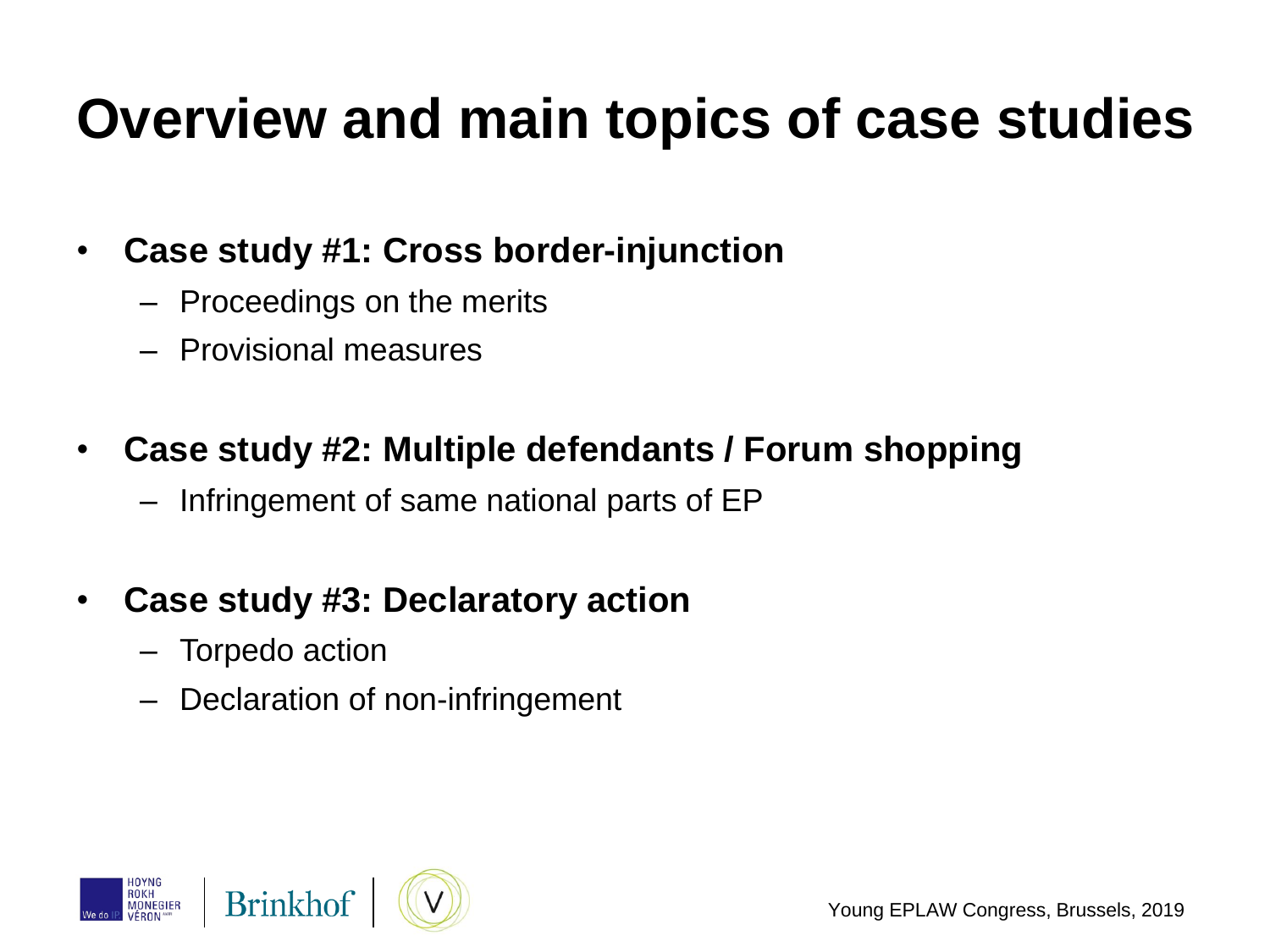## **Case study #1: Cross-border injunction**

#### **Situation**:

- Our client P owns a European Patent validated in .NL, .FR and .DE
- The client's competitor C is established in .NL and sells infringing products across Europe

#### **Questions**:

- What is the most efficient way for P to stop C's activities in Europe?
- Should P be able to sue C in NL and get a Europe-wide injunction?
- What happens, if C raises invalidity in the proceedings?
- Is a cross border preliminary relief possible?
- What if C were established in .DE, .FR, or …?

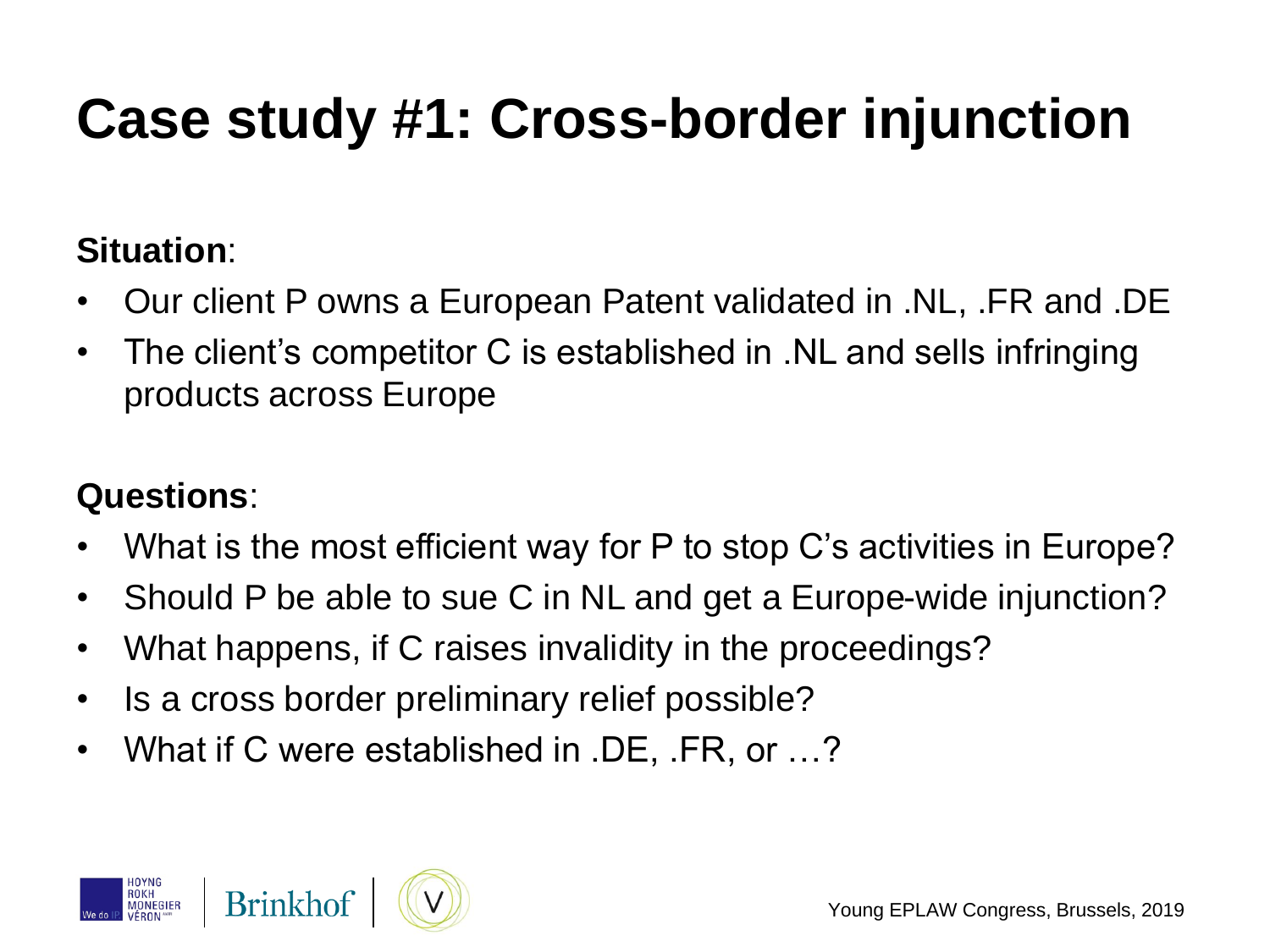## **Question #1: What is the most efficient way for P to stop C's activities in Europe?**

#### **Cross-border injunction**

• Injunction by a court in one European country, such as for example a court in the Netherlands forbidding infringement in several other European countries.

#### **Requirements:**

- International jurisdiction
- The court applies its domestic procedural law and the national law of the respective patents
- Decision will be recognized by and is enforceable in other Member **States**
- Enforcement acc. to law of the affected states

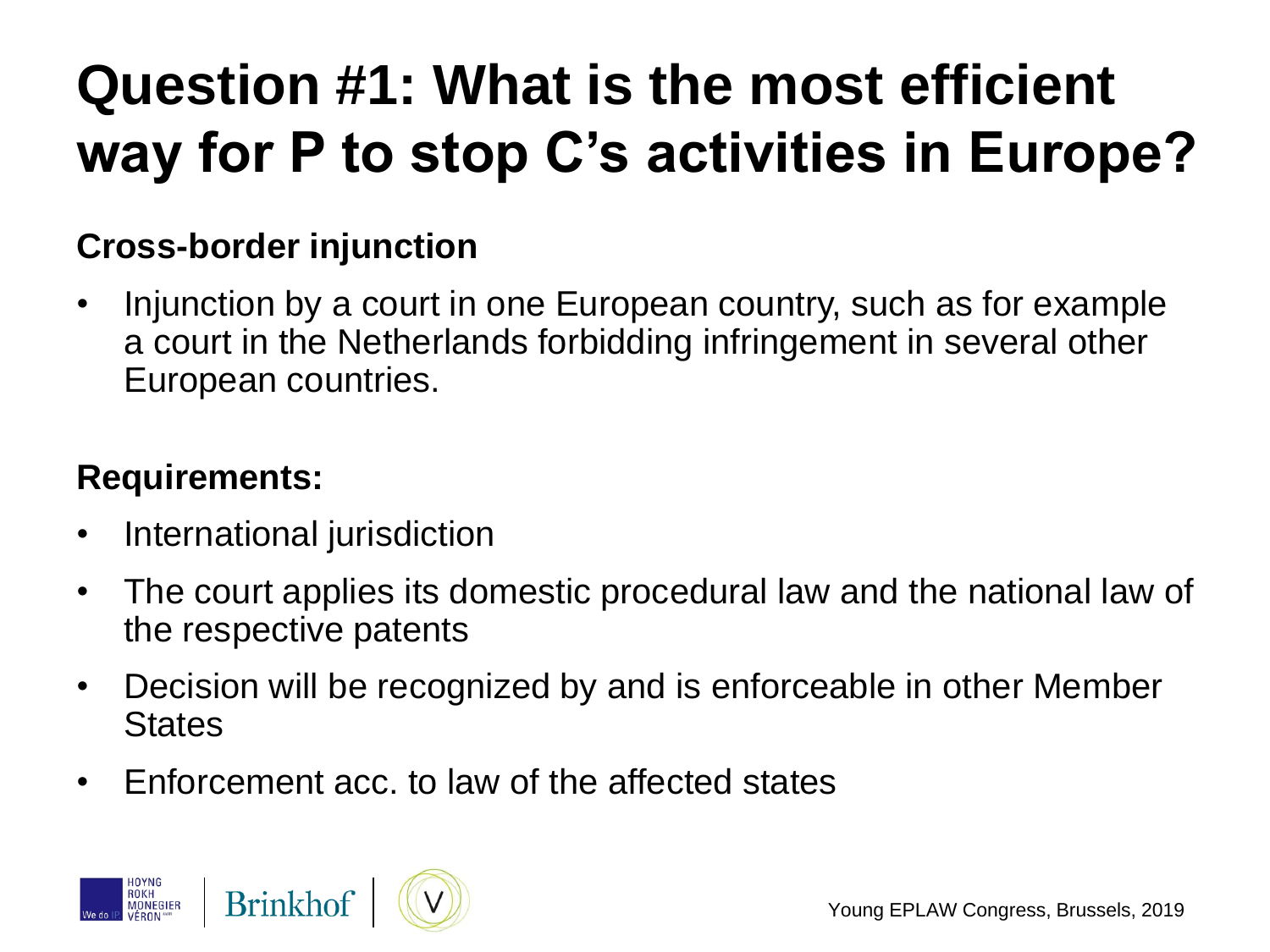### **Question #2: Should our client be entitled to cross-border relief?**

#### **Pro's:**

- The basic rule of Art. 4 is to sue in the defendant's home state.
- No exclusive jurisdiction for patent infringement.
- Forcing C to litigate outside home state is contrary to Art. 4.

#### **Con's:**

- A patent has limited territorial scope. National courts should rule on national rights.
- Art. 7 (2): The courts of the place where the delict/harmful event occurred or may occur are usually the most appropriate for deciding the case, in particular on grounds of proximity and ease of taking evidence.
- Infringement is closely connected to validity: exclusive jurisdiction of Art. 24(4).

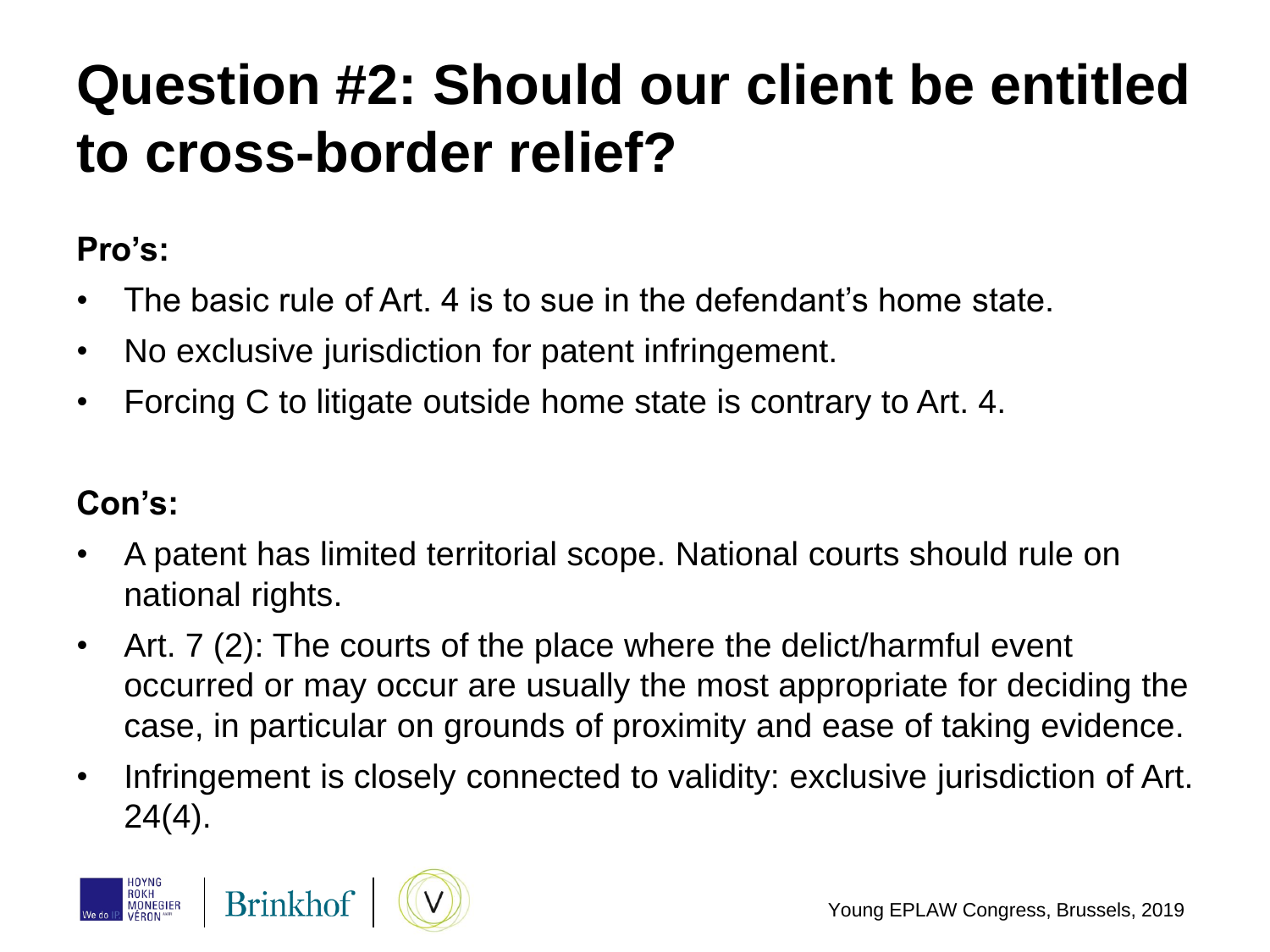## **Question #3: What happens, if C raises invalidity in infringement proceedings?**

#### **Art. 24 (4):**

*"The following courts of a Member State shall have exclusive jurisdiction, regardless of the domicile of the parties: (4) in proceedings concerned with the registration or validity of patents (…) irrespective of whether the issue is raised by way of an action or as a defence, (…)"*

#### **ECJ, C-4/03, 13 July 2006, GAT v. LuK**

#### **How to handle?**

- Dismiss action acc to Art. 27?
- Stay proceedings until final (in)validity decision of exclusively competent court?
- Are there differences in bifurcated system?
- Does it matter if the patent is prima facie invalid, or the invalidity defense prima facie unfounded?

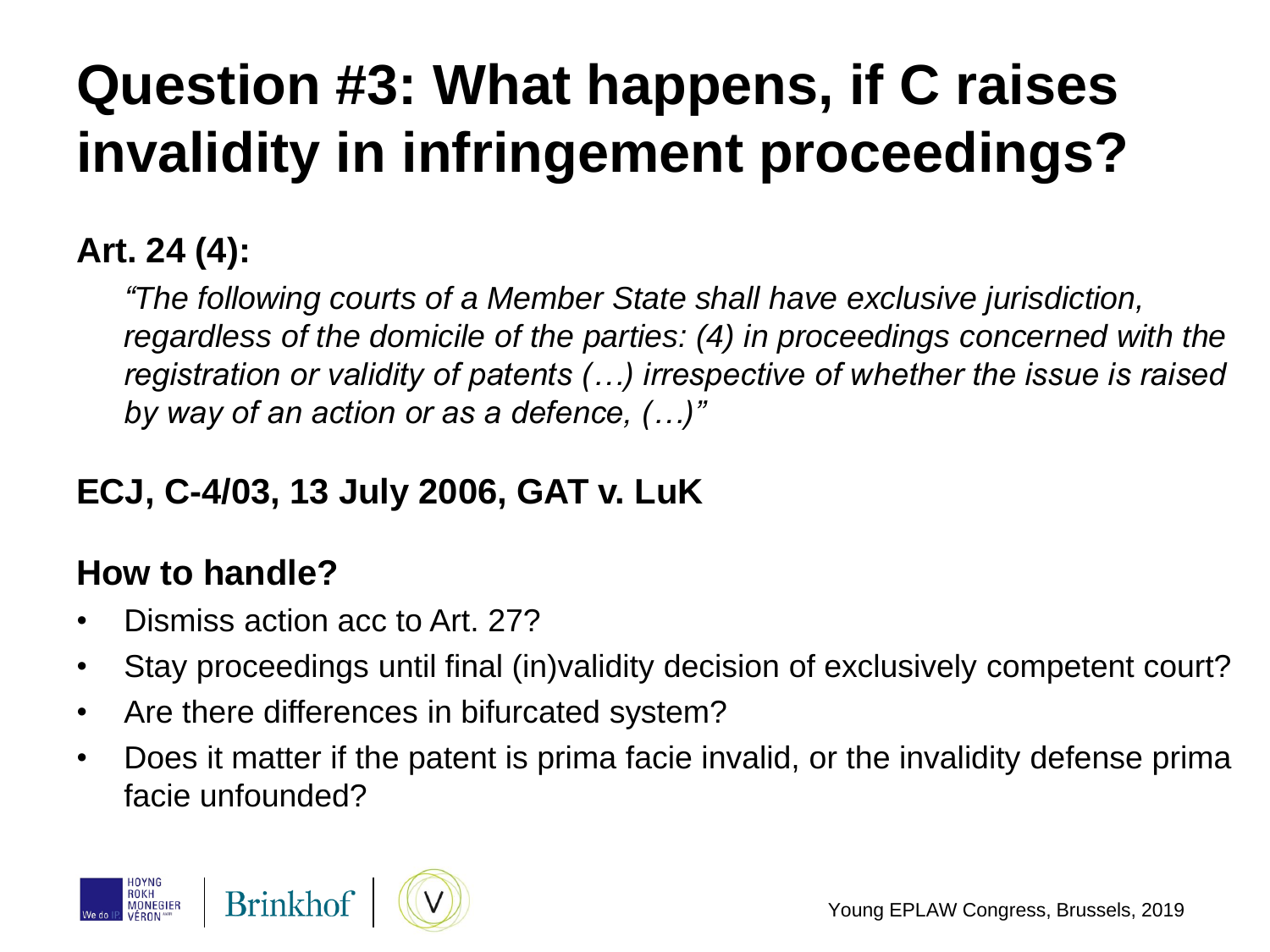### **Question #4: Is a cross-border preliminary relief possible?**

#### **Pro's:**

- Art. 35 provides jurisdiction for preliminary relief regardless of jurisdiction on the merits.
- CJEU, C-616/10, Solvay ./. Honeywell: Art. 24(4) does not trump Art. 35.

#### **Con's:**

- Territorial scope
- Court would have to apply domestic law of the national patents.
- Possible circumvention of case-law or procedural requirements from other Member States.

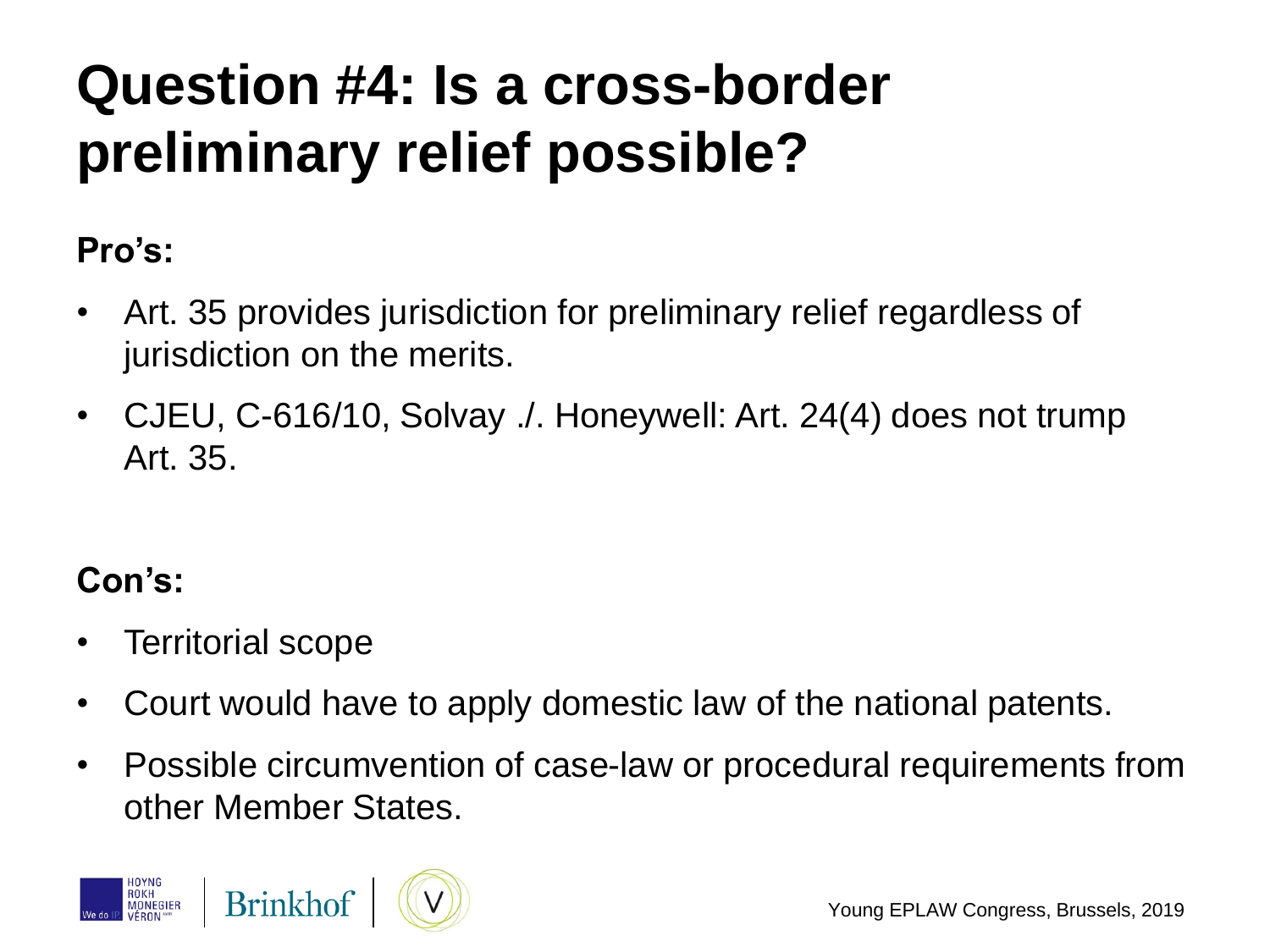## **Question #5: What if C were established in .DE, .FR, or …?**

#### **.DE:**

- Requirements for PI proceedings fulfilled?
- Expert opinion on domestic law of foreign patents

#### **.FR**

- French judges have already acknowledged cross-border relief
- Better to file a PI after the beginning of an infringement action
- Recent trend: various PI granted in France

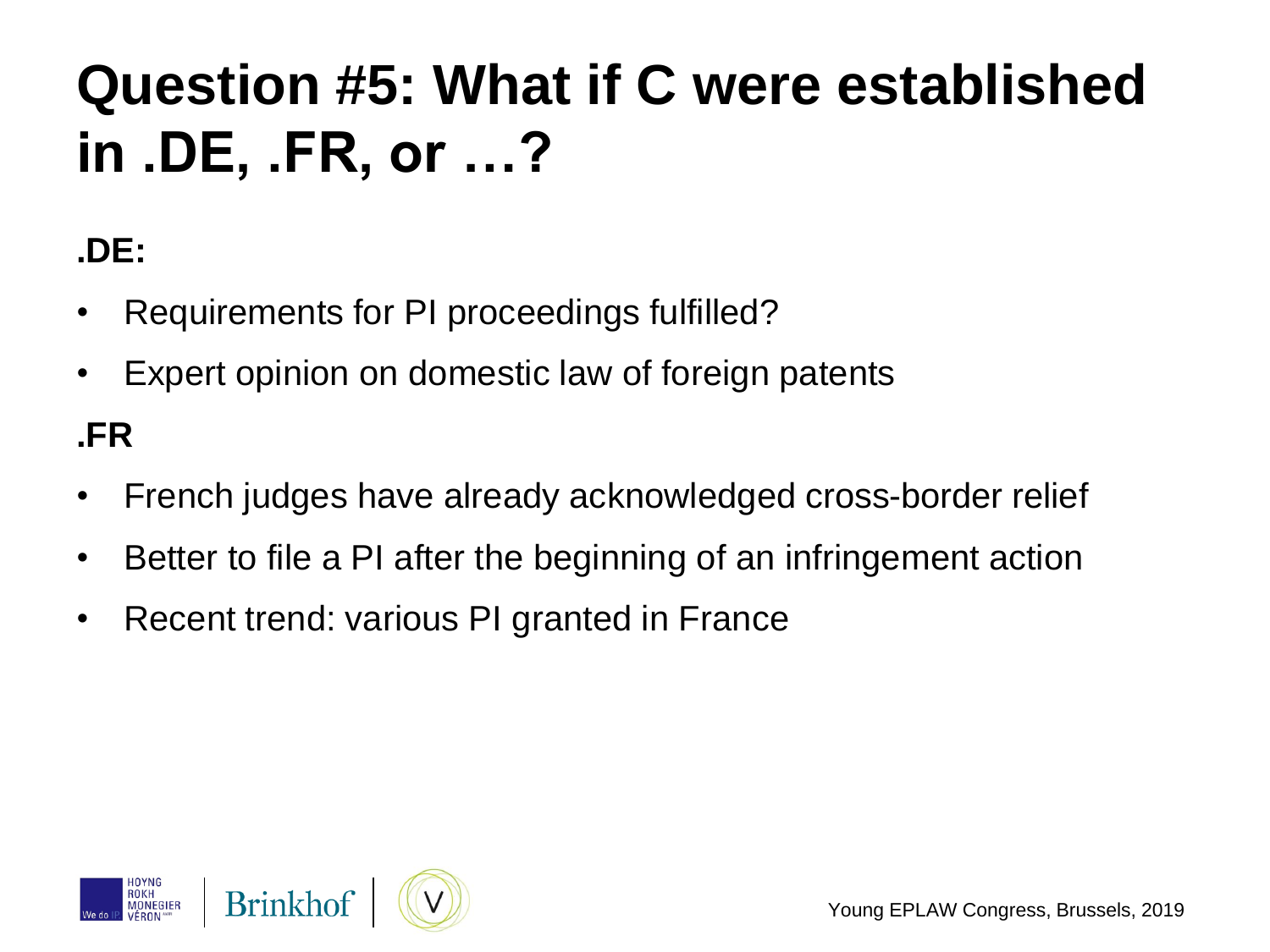## **Case Study #2: Multiple defendants / forum shopping**

#### **Situation**:

- Client P owns a European Patent validated in .NL, .FR and .DE;
- The client's competitor C is established in .DE and sells infringing products across Europe; A and B are domiciled in .FR and .NL, and sell C's infringing products across Europe. P sues A, B and C in .NL

#### **Questions:**

- Should P be able to get a cross-border injunction against C at a court in  $Nl$  ?
- What if it turns out that B did not infringe?

![](_page_13_Picture_7.jpeg)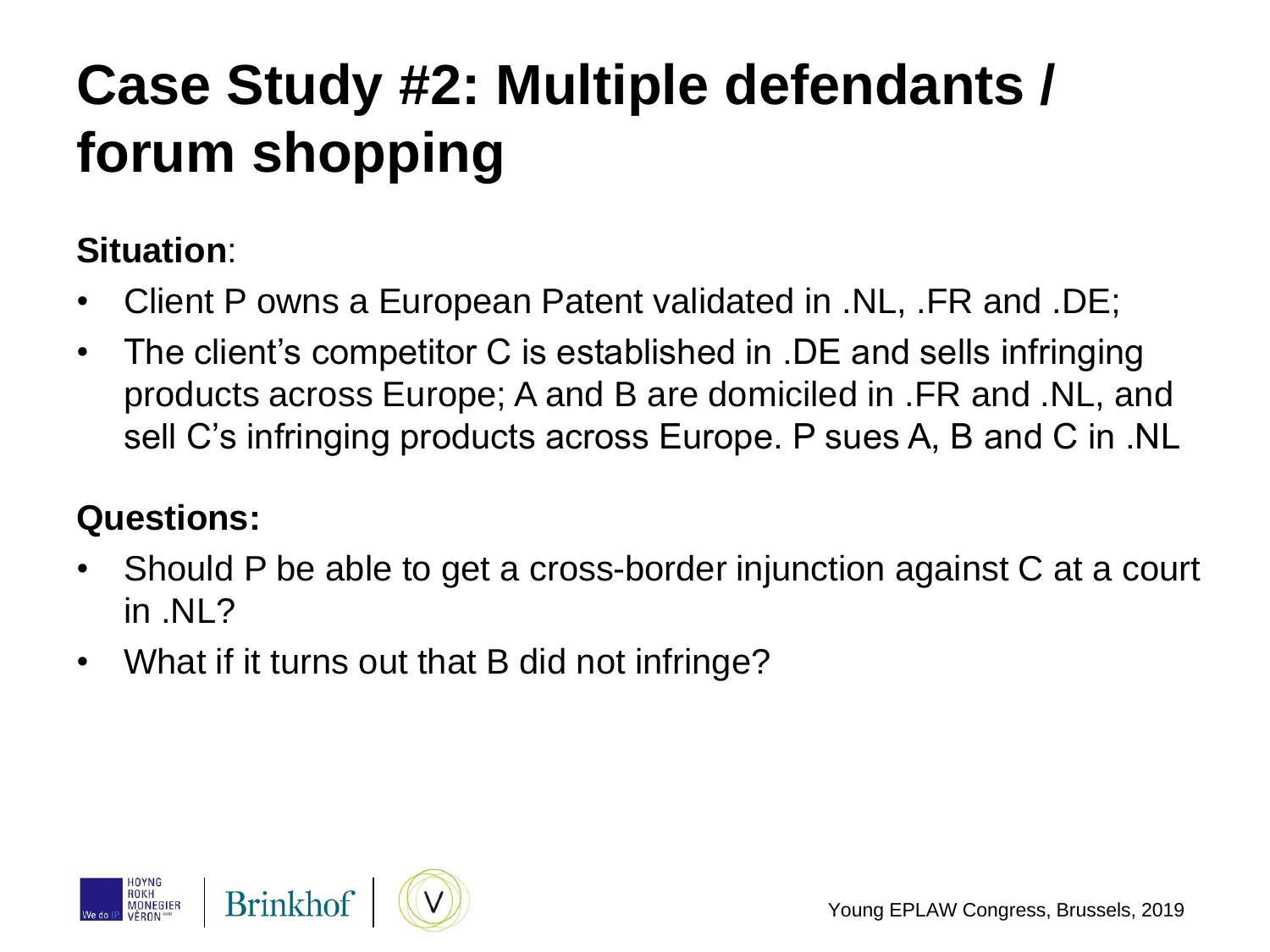### **Question #1: Should P be able to get a cross-border injunction against C in .NL?**

#### **Pro's**:

- Court is competent for B acc. to Art. 4(1)
- Alternative 1: Court is competent for A and C acc. to Art. 8(1)
	- Domestic and foreign defendants infringe the same national parts of a European Patent
	- CJEU, C-616/10, Solvay ./. Honeywell: "*same situation of fact & law*"
	- Art. 8(1) competence has same international scope as Art. 4(1)
	- No conflicting decisions

#### **Con's**:

- Infringement of same patent is not necessarily sufficient, the infringing acts must be the same (same situation of fact)
- Strict assessment of the exception to the principle sets out by Brussels Ibis of the jurisdiction of the domicile of the defendant
- Defendants could still raise validity defence (Art. 24 (4))

![](_page_14_Picture_12.jpeg)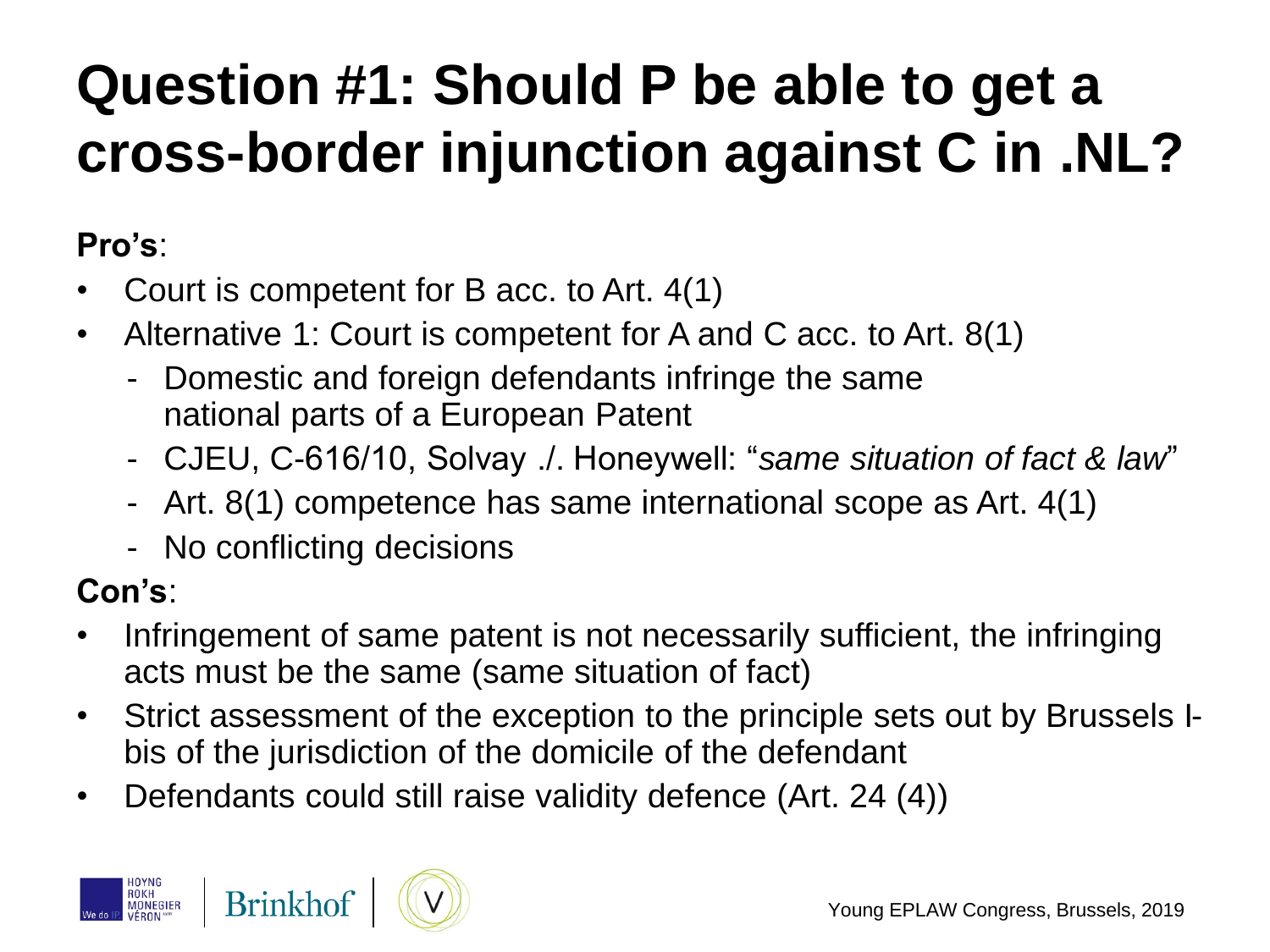## **Question #2: What if B did not infringe? Should court remain competent vs. C?**

#### **Pro's:**

- The decision on jurisdiction should not require full merits proceedings (cf. CJEU, Barclay/Kolassa, Universal Music);
- Jurisdiction is to be established at the start of the proceedings. A change of circumstances at a later moment does not impact jurisdiction that is already established (inefficient).
- CJEU, C-103/05 Reisch vs. Kiesel

#### **Con's:**

- Forum-shopping far too easy anchor defendants/infringing acts can be made up
- Claim for an abuse of procedure

![](_page_15_Picture_8.jpeg)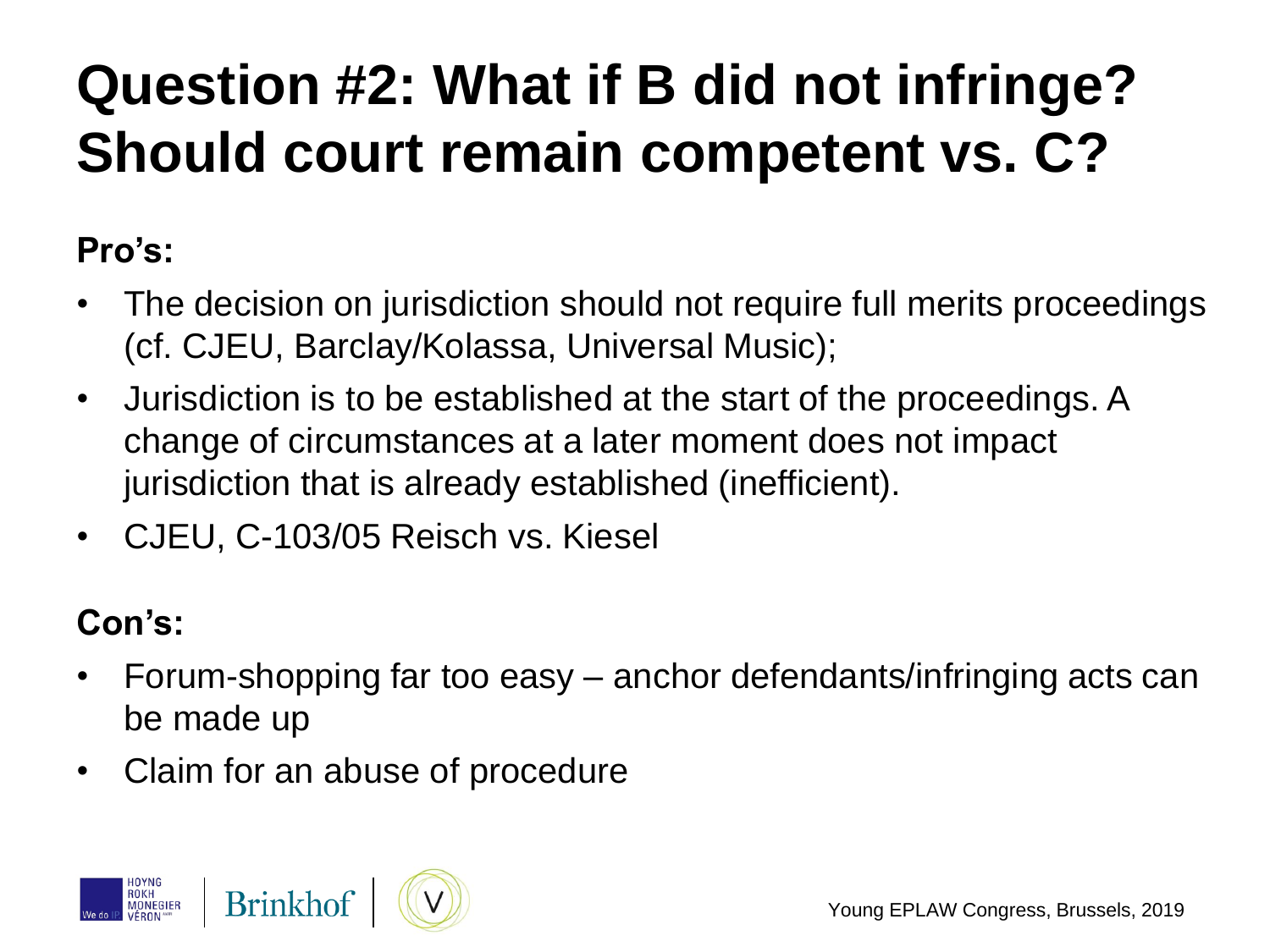### **Case study #3: Declaratory action**

#### **Situation:**

- Our client Q is established in .NL and its product across Europe
- Patentee P (established in .FR) has send a warning letter and claims infringement of its European Patent (across Europe)
- Q believes its products do not infringe

#### **Question:**

- Can Q file a cross border declaratory action for non-infringement (DNI) with a .FR court?
- Is every DNI considered a "torpedo action"?

![](_page_16_Picture_8.jpeg)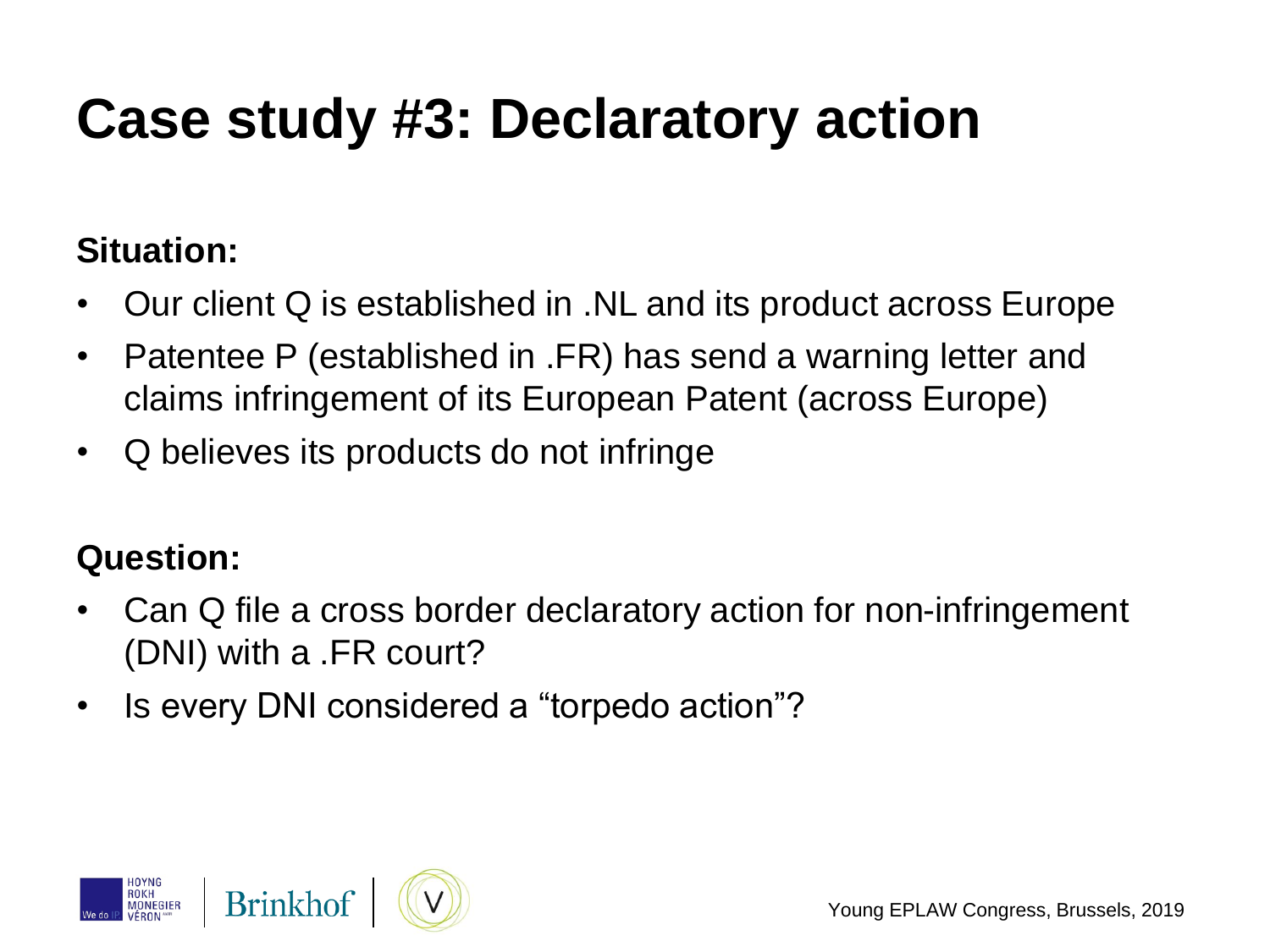### **Question #1: Can Q file a cross border DNI in .FR?**

#### **Pro's:**

- P is established in .FR.  $\rightarrow$  Art. 4(1) is applicable
- If validity is not attacked  $\rightarrow$  Art. 24 (4) is not applicable

#### **Con's**

- Q sells across the EU, including in .NL  $\rightarrow$  Art. 7(2) is applicable (*Folien Fisher*)
- Cross-border extension on DNI: interpretation of *Fiona Shevill* (domicile of the patentee vs domicile of the person responsible for the harmful event)
- Art. 29 (Lis pendens):
	- P can only file counter-claim
	- Q chooses jurisdiction

![](_page_17_Picture_10.jpeg)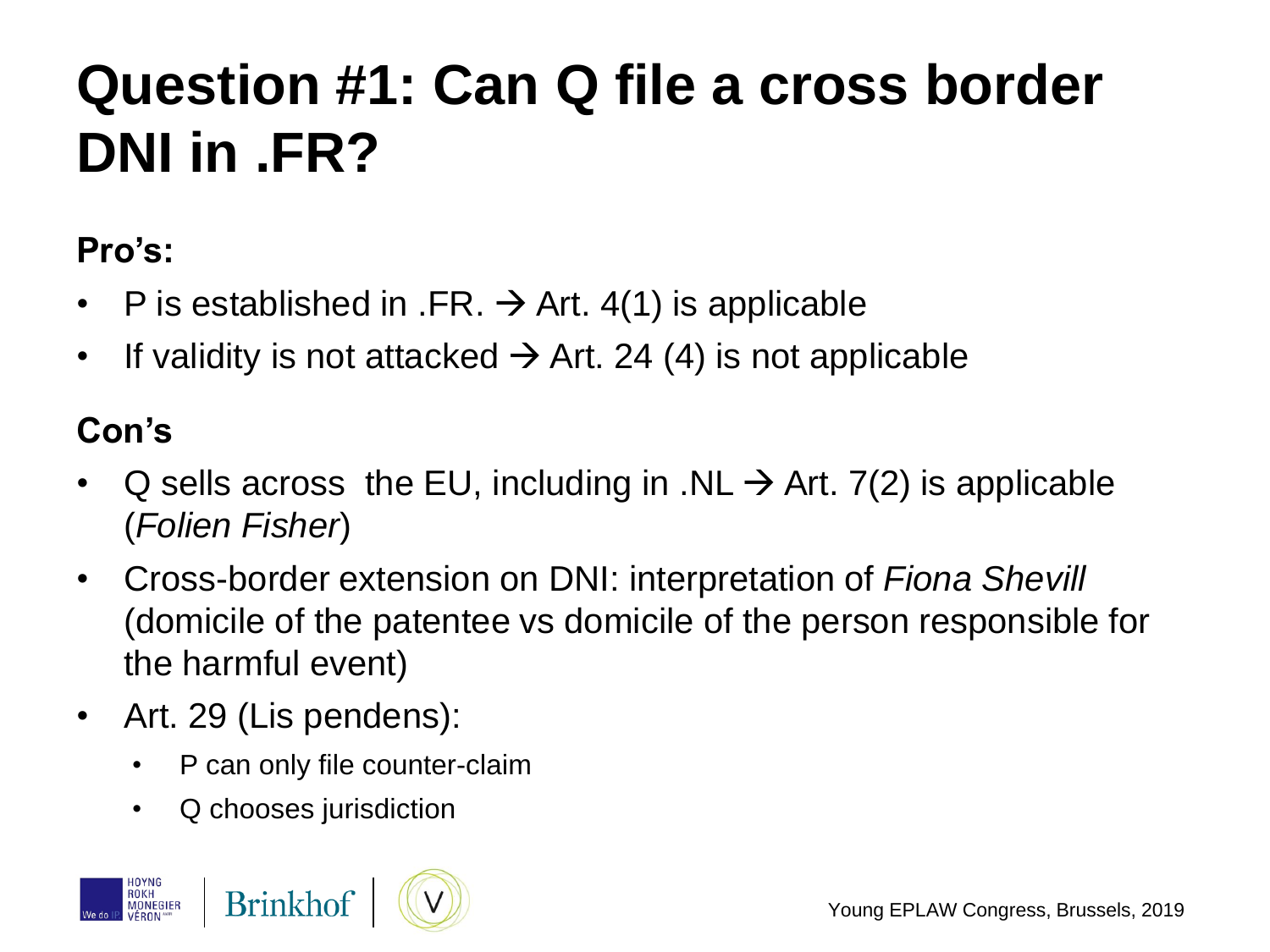### **Question #2: Is every DNI considered a "torpedo action"?**

#### **What is a torpedo action?**

• Cross border declaratory action filed in one Member State that has no jurisdiction and with the intention of preventing/slowing down anticipated national infringement actions in other jurisdictions

#### **Why is such action problematic?**

- Art. 29: Lis pendens
- Torpedo actions are often initiated in jurisdictions where the duration of such proceedings is rather long
- Unlawful behaviour?

#### **How to handle?**

- No warning letter
- If it is already too late:
	- Counter-claim for infringement (Art. 8 (3))
	- PI proceedings (Art. 35)

![](_page_18_Picture_12.jpeg)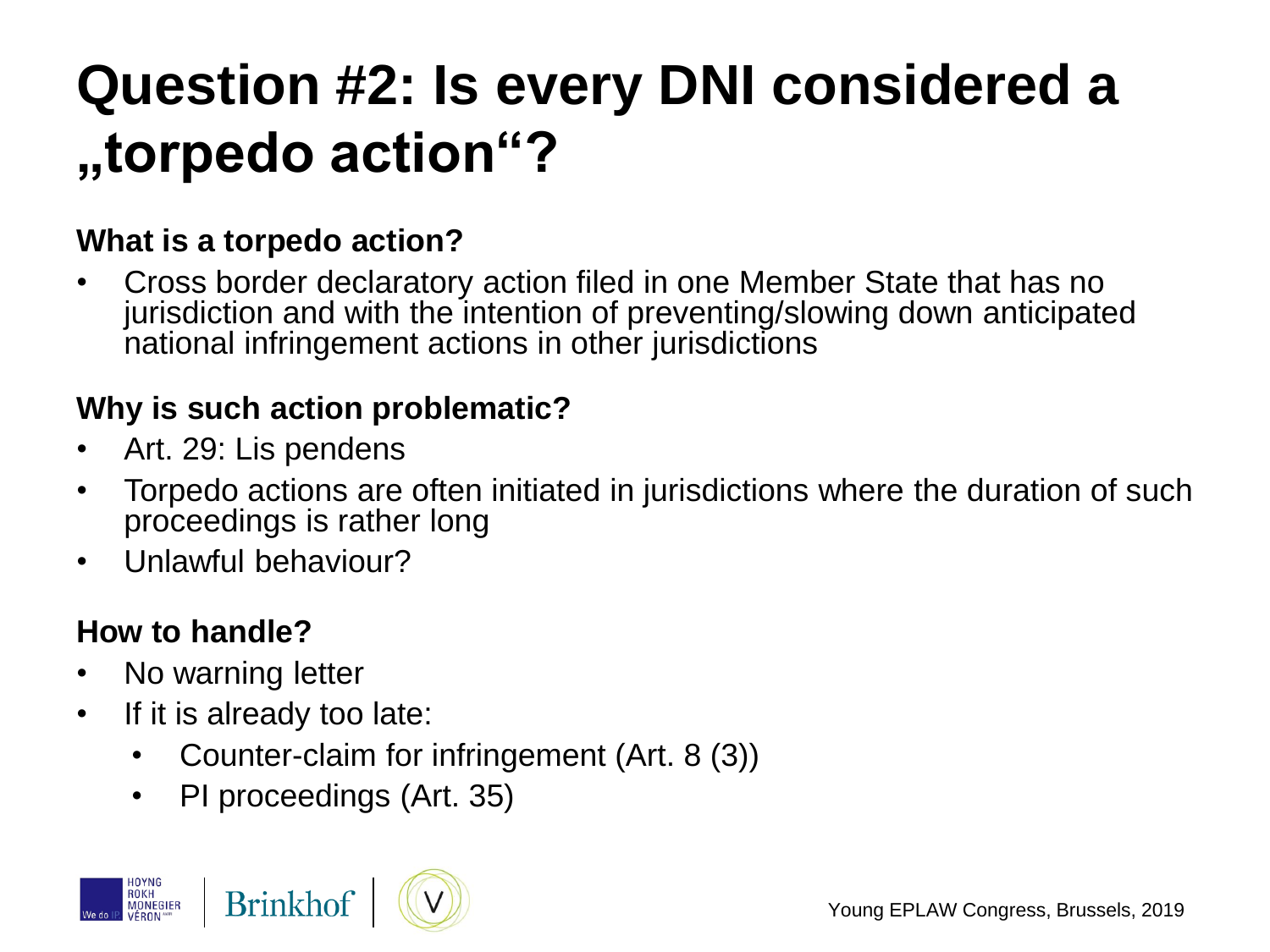# **TIPS AND TRICKS**

![](_page_19_Picture_1.jpeg)

![](_page_19_Picture_2.jpeg)

![](_page_19_Picture_3.jpeg)

Young EPLAW Congress, Brussels, 2019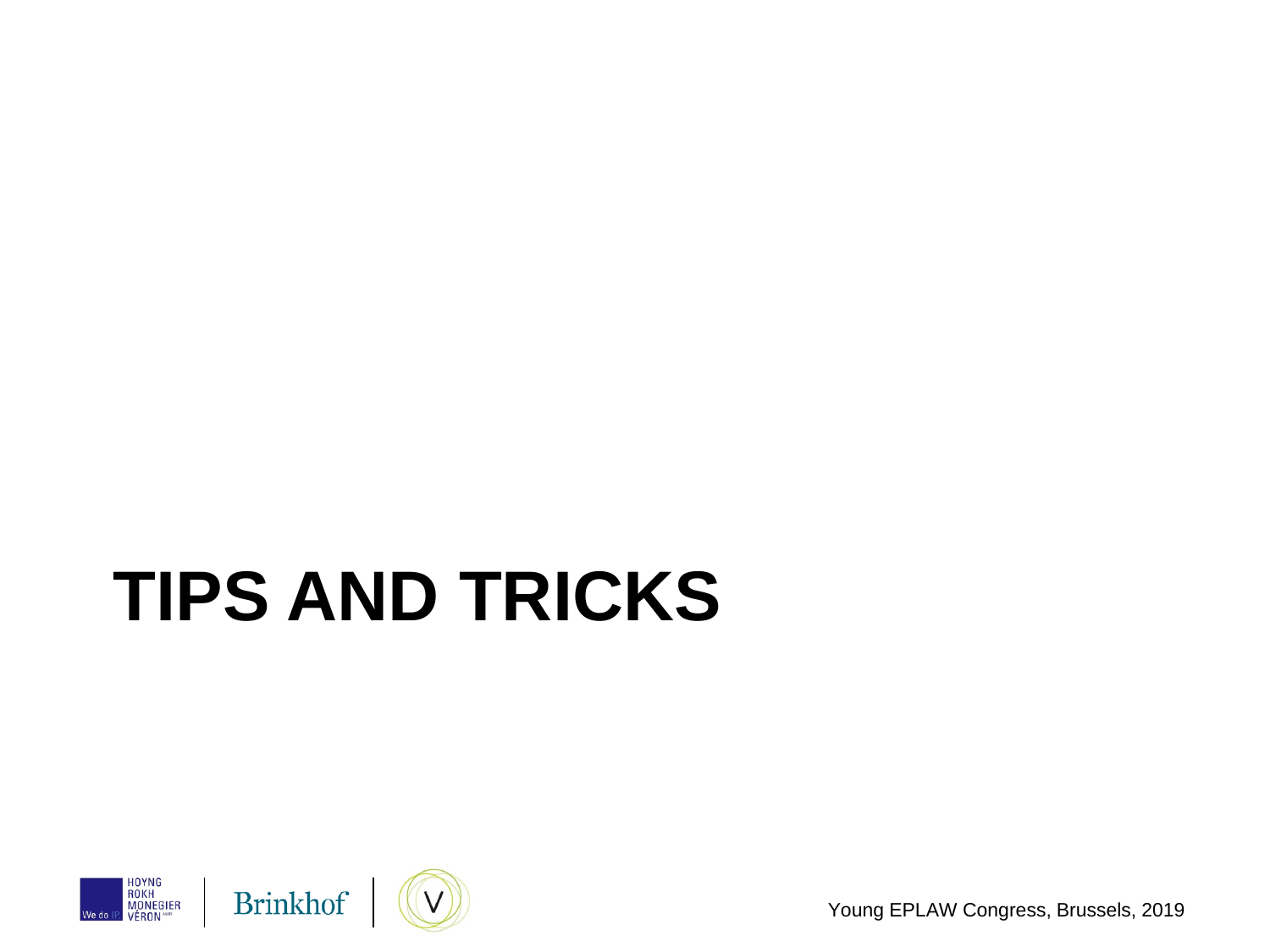## **Tips and tricks for cross-border**

### **Patentee:**

- Find anchor defendant in patentee-friendly jurisdiction
- Reconsider sending warning letter before initiating proceedings on the merits (risk of torpedo action)
- File a cross-border injunction claim in a preliminary relief, but not only on the merits (risk of Art. 24 (4))

### **Alleged infringer:**

- Filing DNI in preferred jurisdiction
- Torpedo strategies (be careful could be unlawful behaviour)
- File nullity action as soon as an infringing action with crossborder injunction has been filed

![](_page_20_Picture_9.jpeg)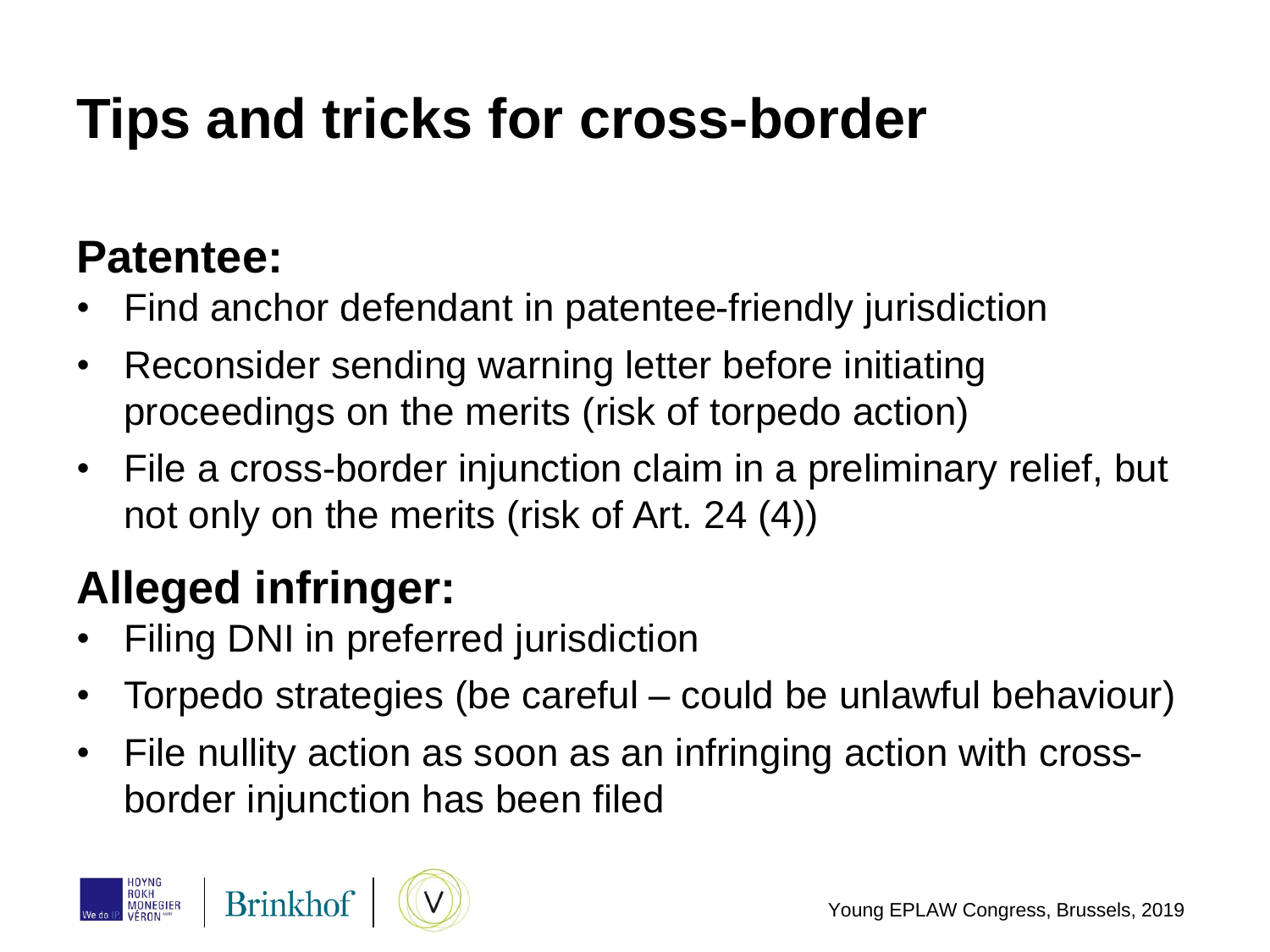# **QUESTIONS AND DISCUSSION**

![](_page_21_Picture_1.jpeg)

![](_page_21_Picture_2.jpeg)

Young EPLAW Congress, Brussels, 2019